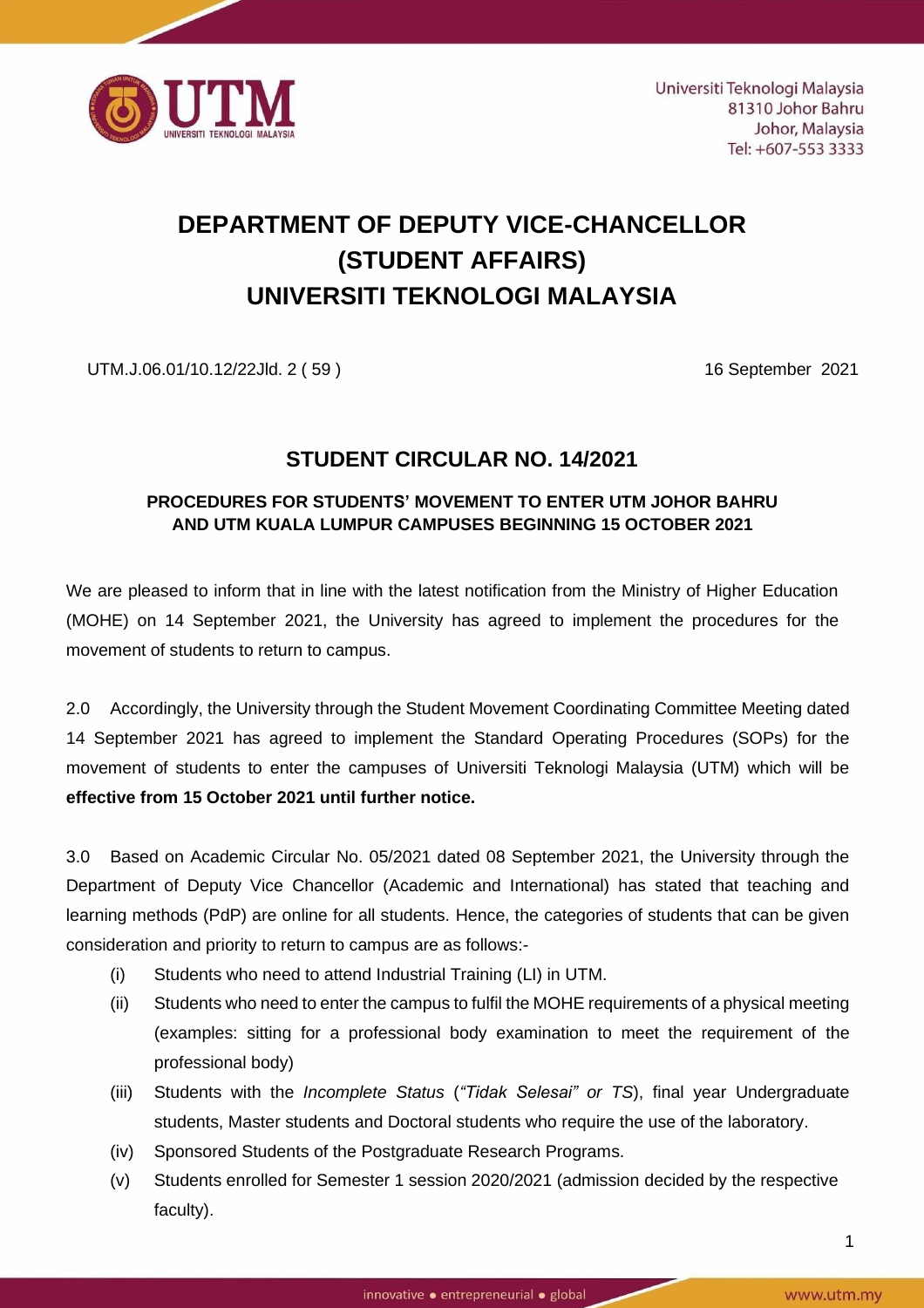- (vi) Affected students who require a conducive learning environment.
- (vii) New students enrolled for semester I session 2021/2022.

#### 4.0 **The procedures for students to enter the campus are as follows:-**

- 4.1 Students and parents/guardians are allowed to enter the campus if they are fully vaccinated:
	- (i) 2-dose vaccination of Pfizer, Astrazeneca or Sinovac after the  $14<sup>th</sup>$  day from the date of the second dose injection;
	- (ii) 1-dose vaccination of Johnson & Johnson or Cansino vaccine after the 28th day from the date of injection; and
	- (iii) Low risk recorded in the respective mySejahtera application.
- 4.2 Students need to apply to enter the campus through the UTMSmart system and fill in a health declaration form (HDF). The application system will be open from **October 5, 2021.**
- 4.3 Admission approval letters will be issued to serve as inter-state or district travel documents.
- 4.4 For Sabah, Sarawak and Labuan students, the admission procedures to the Peninsula is based on the procedures set by the National Security Council of the respective state.
- 4.5 **For international students, the admission procedure to Malaysia is based on SOPs set by the National Security Council (MKN).**
- 4.6 Modes of transport allowed are either own vehicle, driven by parents/guardians and flight. **Public transportation is not allowed.**
- 4.7 Prior to entering campus, a health screening procedure will be performed at the entrance. This involves checking the body temperature, entry permission letter, complete digital certificate of vaccination and scanning mySejahtera. Then, students are required to undergo the RTK Antigen Saliva Self-Test Kit test at the Covid-19 Screening Center at a location to be determined by the University. Next, the students are allowed to enter the residential college after the RTK Antigen Saliva Self-Test Kit test results are confirmed Negative by the University Medical Officer. College placement is subject to the decision of the Hospitality Cluster, Department of the Deputy Vice-Chancellor (Development).

5.0 The University would also like to thank all students who have fully complied with the SOPs that have been set and continued with the online teaching and learning (PdP). Please note, any violation of these instructions may be subject to disciplinary action by the University. If there are any questions, please contact/WhatsApp HEPUTMJB hotline at 011-18687022 and HEPUTMKL at 017-2424122.

#### **These instructions are subject to changes and instructions from the National Security Council (MKN).**